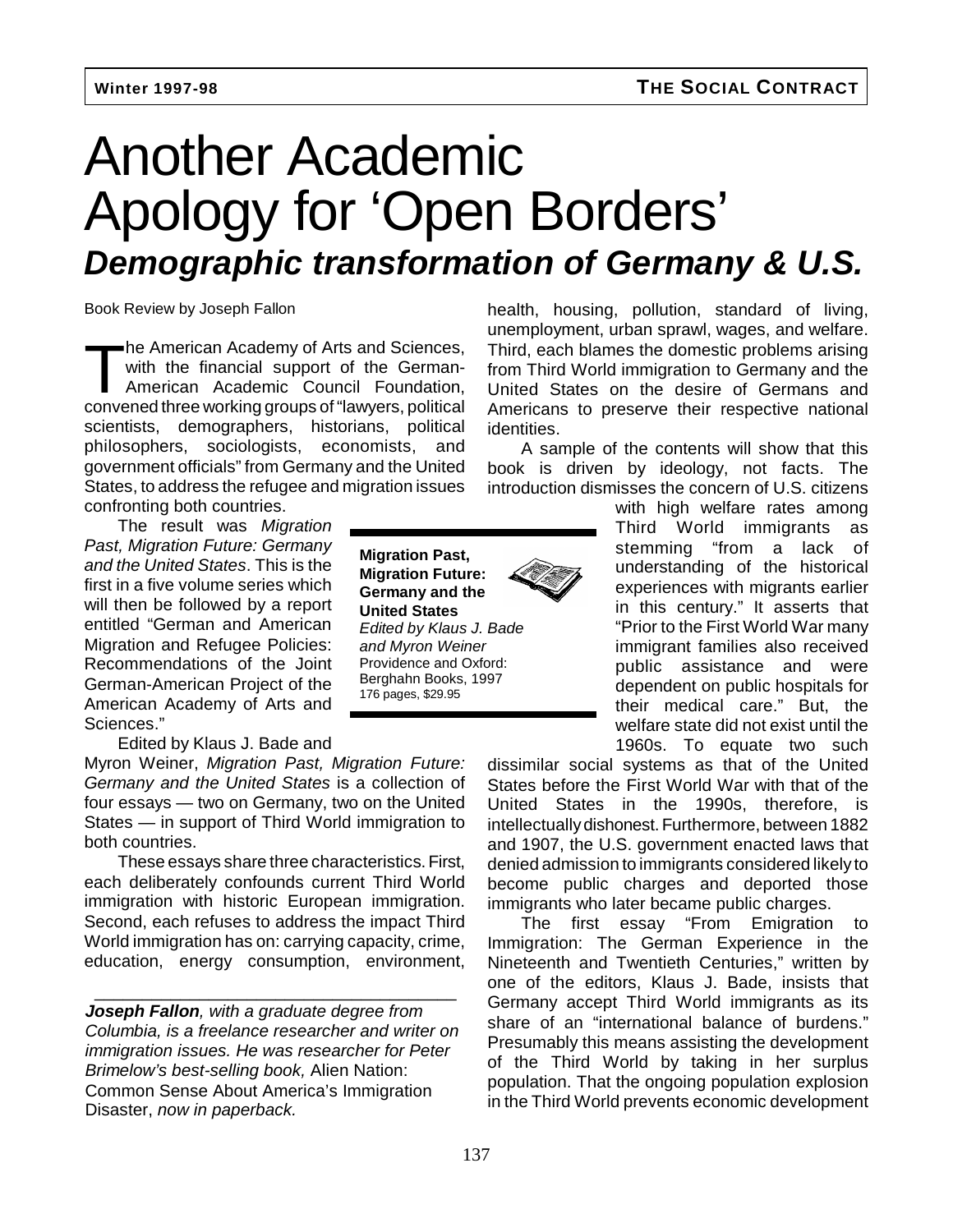is ignored by the author as is the fact that encouraging immigration to Europe and the United States discourages attempts at population control in Third World countries. Furthermore, this "international balance of burdens" does not demand reciprocity. For example, Germany must accept Turks as immigrants and citizens, but Turkey does not have to accept Germans or any other Europeans as immigrants and citizens. The stated objectives of the author are social coexistence, not social cohesion; cultural tolerance, not assimilation.

The second essay, "An Immigration Country of

# **"Missing are any references to opinion polls showing most U.S. citizens want immigration dramatically reduced, with some favoring a five-year moratorium."**

Assimilative Pluralism: Immigrant Reception and Absorption in American History", is the worst of the lot. It was written by Reed Ueda, a member of a visible minority, an Asian American, who is deeply disturbed by the fact that Europeans founded the United States. He, therefore, responds by promoting "the big lie" that the United States was never a European country. His essay opens with the pronouncement: "Unlike the nation-states of Europe, the United States has historically been a country in which heterogeneity formed the basis of the state." Compare that with the words of John Jay, who, writing in The Federalist Papers ("Federalist No. 2"), described the United States in 1787 as: "one united people, a people descended from the same ancestors, speaking the same language, professing the same religion, attached to the same principles of government, very similar in their manners and customs."

Mr. Ueda asserts that the national motto of the United States, "E Pluribus Unum" ("out of many, one"), which refers to the former thirteen British colonies joining together to form a general government, really refers to "the new government's confidence in the unity that would arise from the diversity of the American people." To advance this falsehood, Mr. Ueda misrepresents a 1792 "Report on Manufactures" by the Secretary of the Treasury, Alexander Hamilton, to suggest that the latter favored immigration. In fact, Hamilton and Thomas Jefferson both publicly opposed immigration as a threat to the homogeneity and national security of the United States.

Censored from Mr. Ueda's review of the 1965 Immigration Act is the fact that Congressional sponsors of that bill repeatedly promised the citizens of the United States their legislation: (1) would not increase the annual levels of immigration, (2) would not lower the standards for admission, (3)

> would not redirect immigration away from Europe, and (4) would not alter the demographic composition of the United States — along with the fact that all four of these promises were broken. Also missing are any references to opinion polls showing most U.S. citizens want immigration dramatically reduced, with some favoring a five-year moratorium.

Despite the title of his essay, the lack of assimilation among Third World immigrants and the resulting Balkanization of America which even the New York Times has reported is "producing a kind of racial and ethnic polarization" is likewise ignored by Mr. Ueda. Instead, he proclaims the United States is "a permanently unfinished country."

The scope of Mr. Ueda's incompetency is phenomenal. When referring to Germany's immigration policy, Mr. Ueda writes that it was only after World War II that Germany decided to become an immigrant-receiving country after having first built its advanced industrial economy "in the framework of ethnic nationalism." In fact, as the first essay on Germany in this volume relates, large numbers of foreign laborers were employed in Germany since the 1880s. By 1913, there were 1.2 million "foreigner migrant workers." And the return to the use of foreign labor after World War II was not to gratify a whim for social engineering as he claims, but the result of Germany's desperate need to rebuild its devastated economy and infrastructure.

"Changing Patterns of Immigration to Germany, 1945-1995: Ethnic Origins, Demographic Structure, Future Prospects" is the third essay and was cowritten by Rainer Munz and Ralf Ulrich. It includes three possible scenarios for German demographics in the years 2015 and 2030 based on whether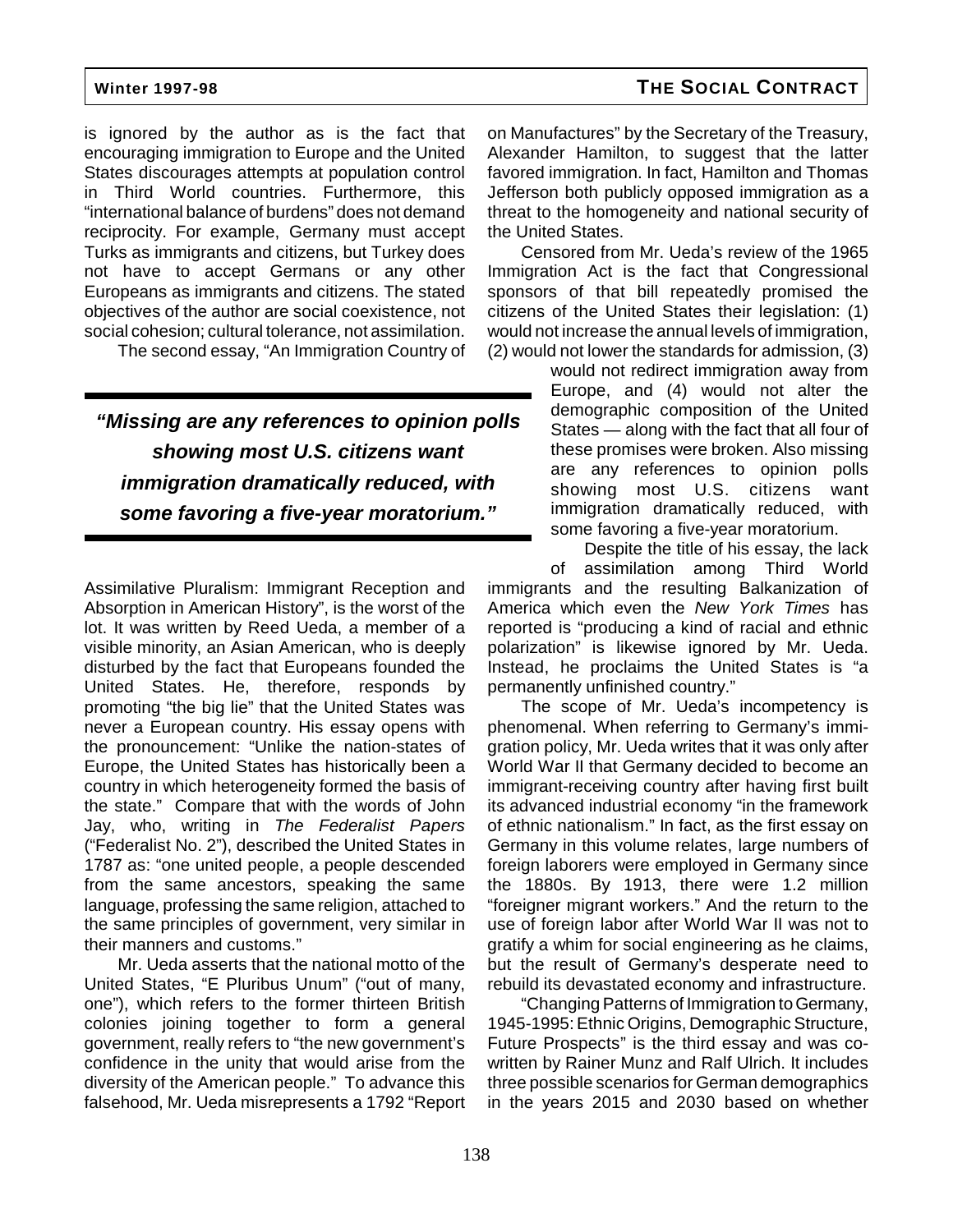current immigration levels remain constant, decrease or increase. According to their projections, by 2030 the foreign population as a percentage of the total population of Germany will be 17 percent under the first scenario, 13 percent under the second, and 21 percent under the third. No projections, however, are offered based on either a termination of all immigration or a restriction of immigration to the hundreds of thousands of ethnic Germans residing in the former Soviet Bloc. Furthermore, this essay offers no justification for why any non-ethnic German immigration should continue. Similarly, there is no demand for reciprocity in immigration and naturalization between Germany and immigrant-

sending countries such as Turkey. The only demand made by the authors is on Germany. They insist that country "change the way it perceives Germany as an ethnically defined nation-state, conferring citizenship primarily on the children of natives and on co-ethnics from Eastern Europe." According to this argument, Israel would have to abolish "The Law of Return" and cease to be the Jewish State.

The final essay, "The Changing Demography of U.S. Immigration Flows: Patterns, Projections, and Contexts" was co-written by Frank D. Bean, Robert G. Cushing, and Charles W. Haynes. The authors dismiss as alarmist the idea that Third World immigration will lead to "increased interracial and interethnic competition for jobs, housing, and social services, if not more overt conflict". Instead, they assert that, what they claim is an increasing rate of intermarriage among racial/ethnic groups (supposedly facilitated by Third World immigration), will likely prevent interracial strife or conflict.

Their unique form of "integration" is contradicted by, among others, William H. Frey, a demographer and research scientist at the University of Michigan's Population Studies Center, who reports that as a result of Third World immigration "[w]e are now seeing white flight from whole states and regions". He has labeled this phenomenon "the flight from diversity." Perhaps this is why Professor Frey does not appear in the list of reference sources at the end of the essay.

Furthermore, the authors offer no examples of interracial marriages leading to strife-free societies. This is understandable since those that do exist —

such as Brazil, the Dominican Republic, Haiti, and Mexico — are not models, economically, politically, or socially, which any country would wish to emulate.

In addition, the statistics presented on interracial marriage are unclear. Admitting that most Hispanics are classified as "white" by the U.S. government, the authors stress the fact they separated Hispanics from non-Hispanic whites in their population projections for 1990 through 2020. However, the evidence which they offer for an increase in interracial marriages between 1968 and 1988 refers only to marriages between blacks and whites, in which Hispanics were apparently counted as "white." It is not clear in their citations on

**"Perhaps the most brazen example of disinformation by the authors is the citation of ten-year-old sources to 'prove' their case."**

marriages between blacks and other groups, and between whites and other groups whether Hispanics were counted as "white" or as "other groups."

Perhaps the most brazen example of disinformation by the authors is the citation of tenyear-old sources to "prove" their case. Through such misrepresentation, they declare: "[b]ut the general conclusion that clearly emerged was that immigration did not appear to be generating much in the way of large effects, whether positive or negative. Almost all of this research, however, has been based on data collected during the 1970s and early to mid-1980s. The question that remains unanswered is whether similar results would obtain during periods of even greater immigration and continuing slow job and wage growth."

But legal immigration has increased dramatically since the mid-1980s as a result of the Immigration and Reform Control Act (IRCA) of 1986 and the 1990 Immigration Act. The economic evidence that its impact has been negative was readily available to these authors. To cite just two of these sources: Dr. George Borjas of Harvard Univer-sity and Dr. Donald L. Huddle of Rice